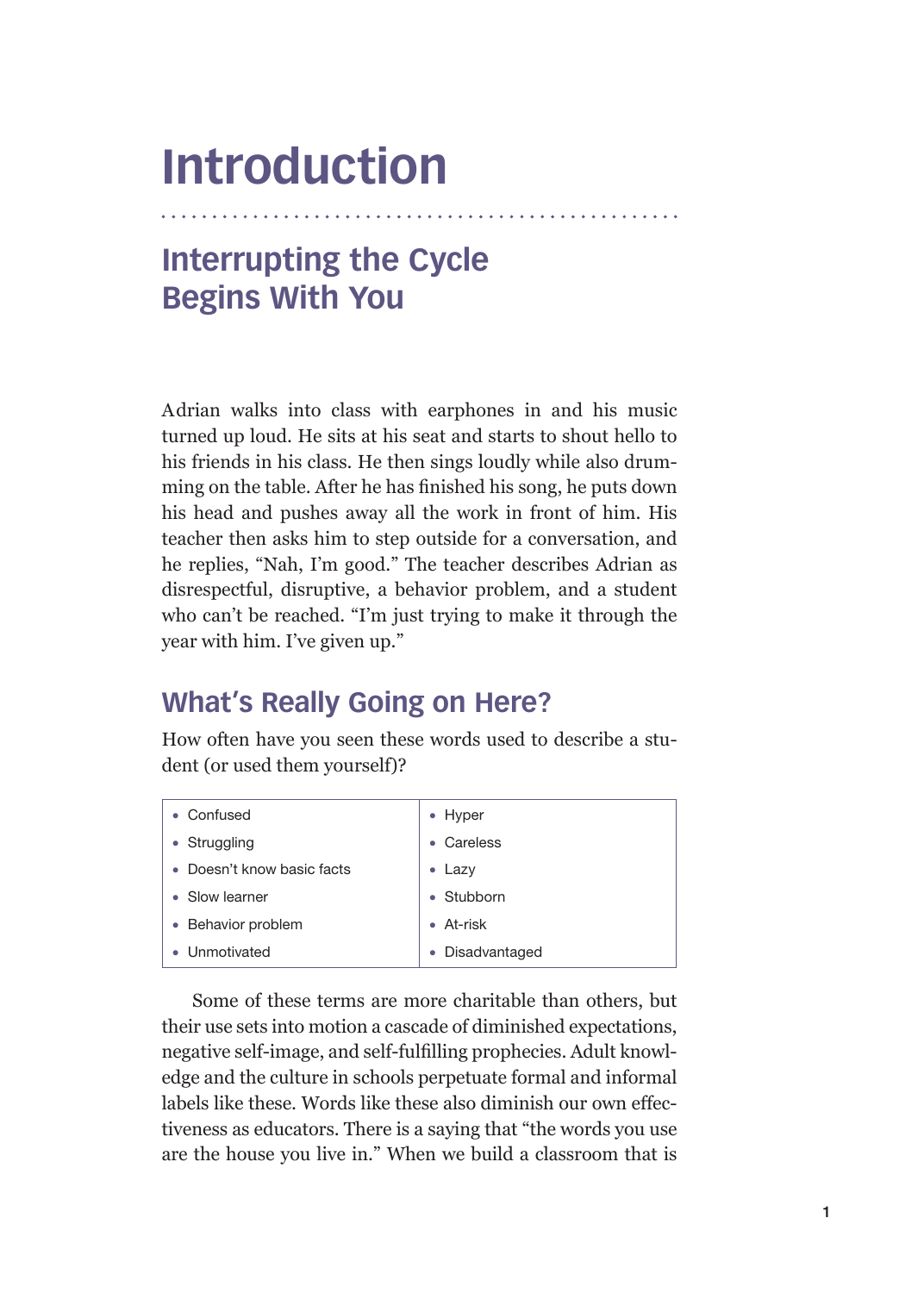filled with words like these, whether spoken or unspoken, we unintentionally undermine our own efforts. In this case, we are our own worst enemy—and our students', too.

Every teacher—no matter their years of experience, their role at the school, or the grade level they teach—interacts and connects with a diverse student body. Each year, educators experience a new group of students walking through their doors, each bringing their own personalities, histories, experiences, and stories. We humans make assumptions about individuals based on what we see. Many claim to not make assumptions about any individual until they get to know that person. But experiments on this have demonstrated that people make trait judgments based on seeing someone's facial features after 100 milliseconds (Willis & Todorov, 2006). That's one tenth of a second before we begin to make assumptions about other people's likeability, trustworthiness, competence, and aggressiveness. We all bring our viewpoints and personal biases to every interaction we have with others. Acknowledging that fact is an important first step in addressing implicit biases that negatively affect students.

The purpose of this book is to interrupt the cycle caused by labeling students, to the best of our abilities. As caring educators, we all seek tools that can help us push the pause button, ask clarifying questions, and improve communication. It is only by taking action—by working to disrupt the cycle—that we will be able to remove underlying attitudinal barriers that feed institutional and structural barriers. In other words, we need to remove labels from students and focus on their strengths but removing labels takes some work.

Biases turn into assumptions, which feed expectations and then become labels. And labels can define how we interact with and what we expect from others—and ourselves. We understand how this can happen; we all have done it and experienced it. For example, Dominique realizes that he has made assumptions about the parents at his son's baseball games, new teachers walking into his school, the families of students he is meeting for the first time . . . in other words, about people he doesn't know. Disrupting one's thinking about another person takes a concerted effort to understand who that person really is. We have challenged individuals across the educational world to go through this process with us.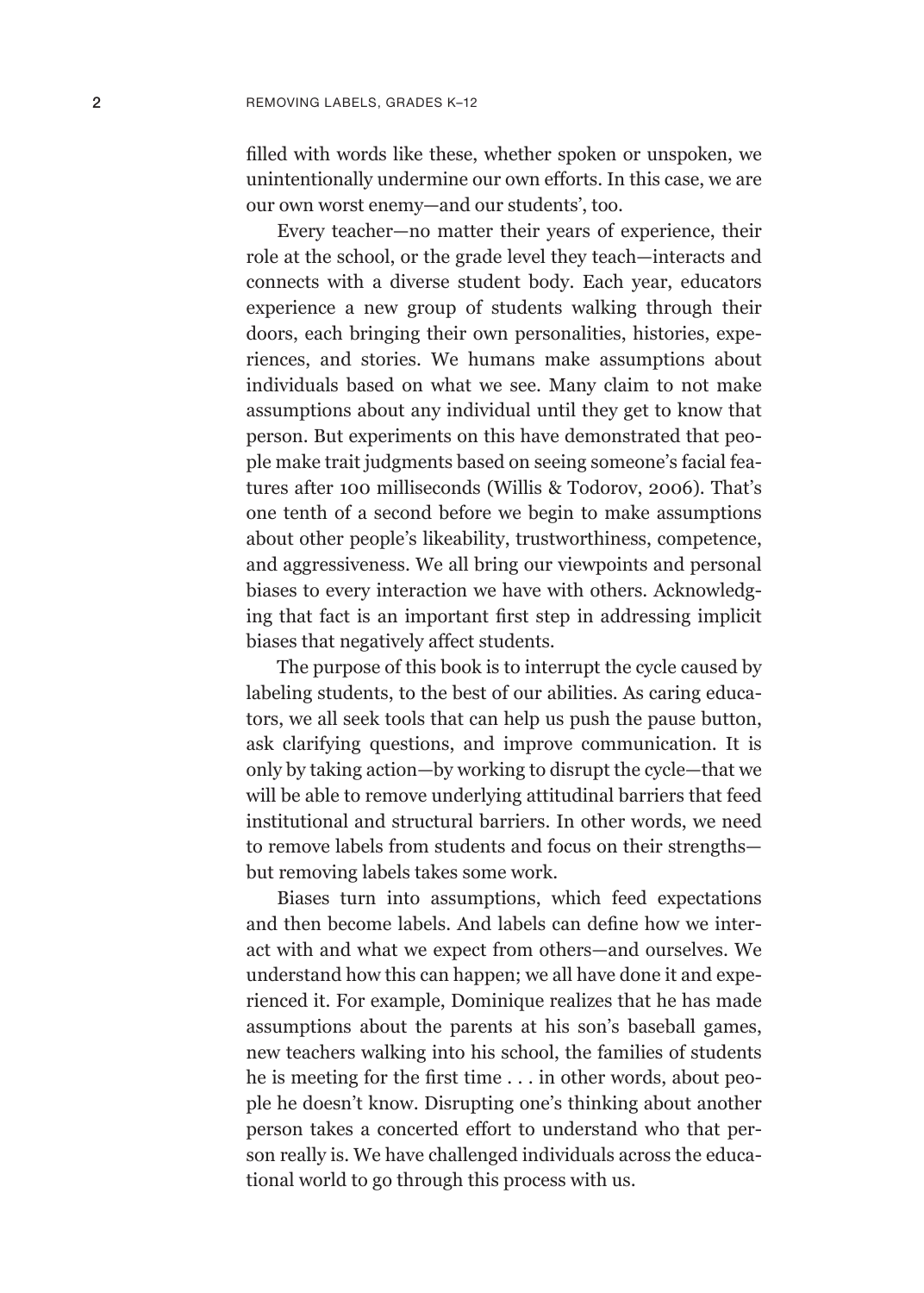In Dominique's equity workshops with teachers and school leaders, he leads his audience through an intentionally awkward activity. Dominique asks participants to find a partner they do not know and then ask them to guess the following information about the person they are facing:

- Country of family origin or heritage
- Languages spoken
- Hobbies or interests
- Favorite food to eat
- Preferred movies or TV shows
- Preferred type of music
- Pets or favorite animal

He asks participants to avoid showing any emotions as they are hearing their partner's guesses. Later, they will be provided with an opportunity to share the accurate answers. Assumptions related to age, ethnicity, gender, race, class, and region of the country come to the surface. A 55-year-old white woman from Kentucky is assumed to like country music, even though in truth she is passionate about hip-hop. A 29-year-old Black man from Oakland is assumed to enjoy action and horror movies, when in truth he majored in film studies and would rather discuss the aesthetics of Jean-Luc Goddard and French new-wave cinema. Interactions like these allow participants to see how fast assumptions are formed. The experience provides people with insight about how others might view them based solely on appearance. In turn, it provides them with insight about how quickly they form inaccurate assumptions about others based on everything but knowing who an individual truly is.

## **When Assumptions Become Expectations**

Our explanations and justifications become the expectations we have for students. A study of the explanations of teachers in Grades 3–5 sheds light on this phenomenon. As Evans and colleagues (2019) noted, when teachers examine students'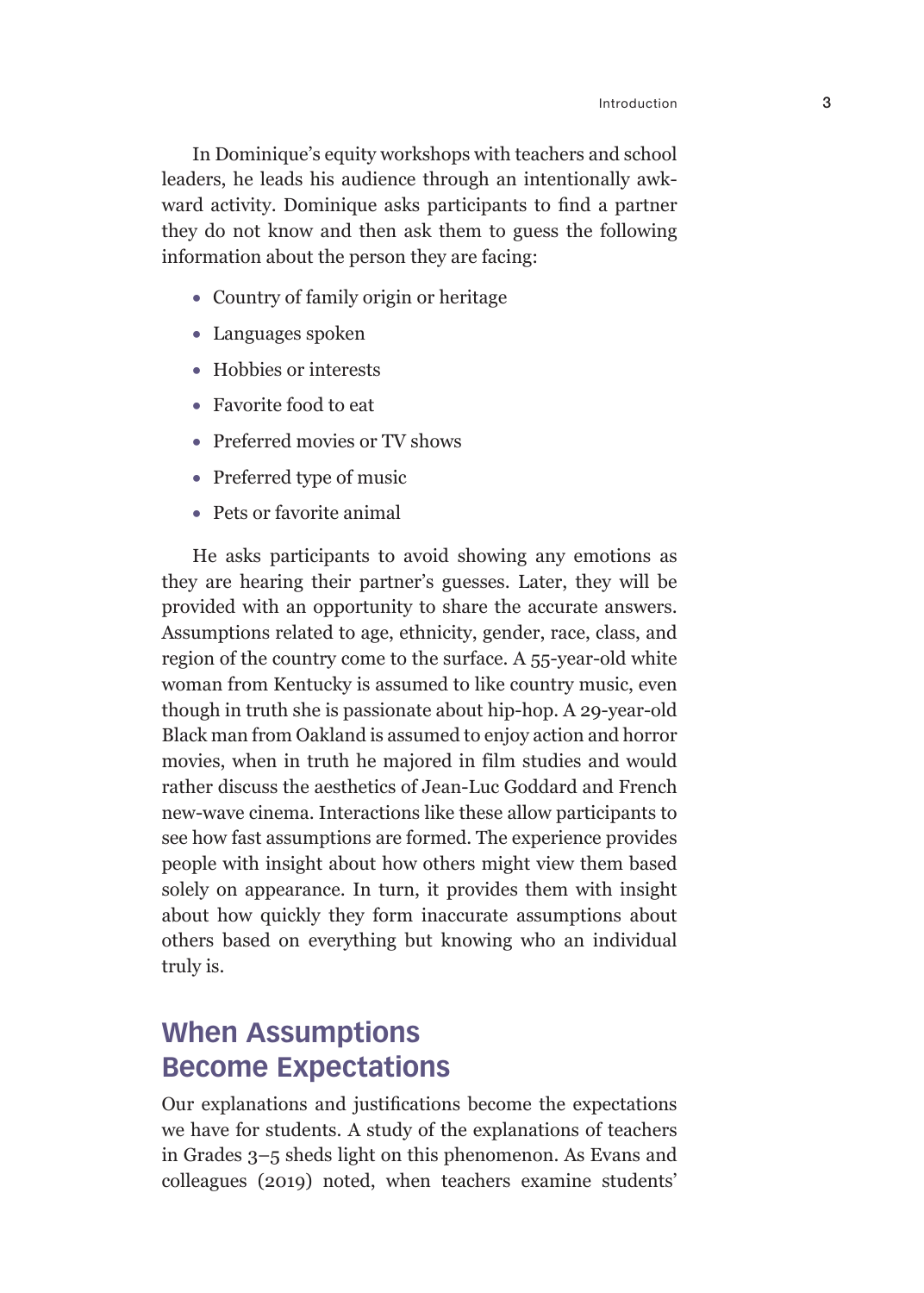assessment data over the course of a school year, they tend to attribute performance to student characteristics rather than their own teaching. Fully 85% of their explanations focused on

- student behavior (e.g., "not paying attention"),
- a mismatch between the assessment demands and the student (e.g., "he's an English language learner"),
- students' home life (e.g., "they don't read at home"), or
- suspected or established underlying conditions (e.g., "I think she's dyslexic").

Teachers' explanations focused on instruction only 15% of the time. What is particularly troubling is that many of the explanations were based on perceptions and assumptions, specifically as they related to home life and underlying conditions. Some of these may in fact be the case. However, educators need to "differentiate between teachers' claims about students that are verifiable and those that are subjective, particularly negative, opinions about children" (Evans et al., 2019, p. 26).

That's the heart of the issue, isn't it? We concur with the researchers in this study that these findings are not about blaming teachers. It is essential to note that a teacher's hunches about a student can be invaluable. The social sensitivity of teachers at noticing shifts in a child's demeanor have sparked investigations about disability or abuse that have triggered critical interventions. But in a professional climate that stresses evidence-based approaches to learning, it is our duty to interrogate our own unspoken claims and those of others about our students. There's an itch, and then there's a scratch. A suspicion or a hunch of an underlying cause without looking deeper into the problem can breed assumptions about students that lead to lower expectations.

Assumptions also taint the relationships that we have with families. Teachers, like all people, bring implicit bias into their professional lives—and with it their view of families and their children. These implicit biases are often based on a white, middle-class culture that is viewed as normative and is reflective of the experiences of many teachers, 85% of whom are white (U.S. Department of Education, National Center for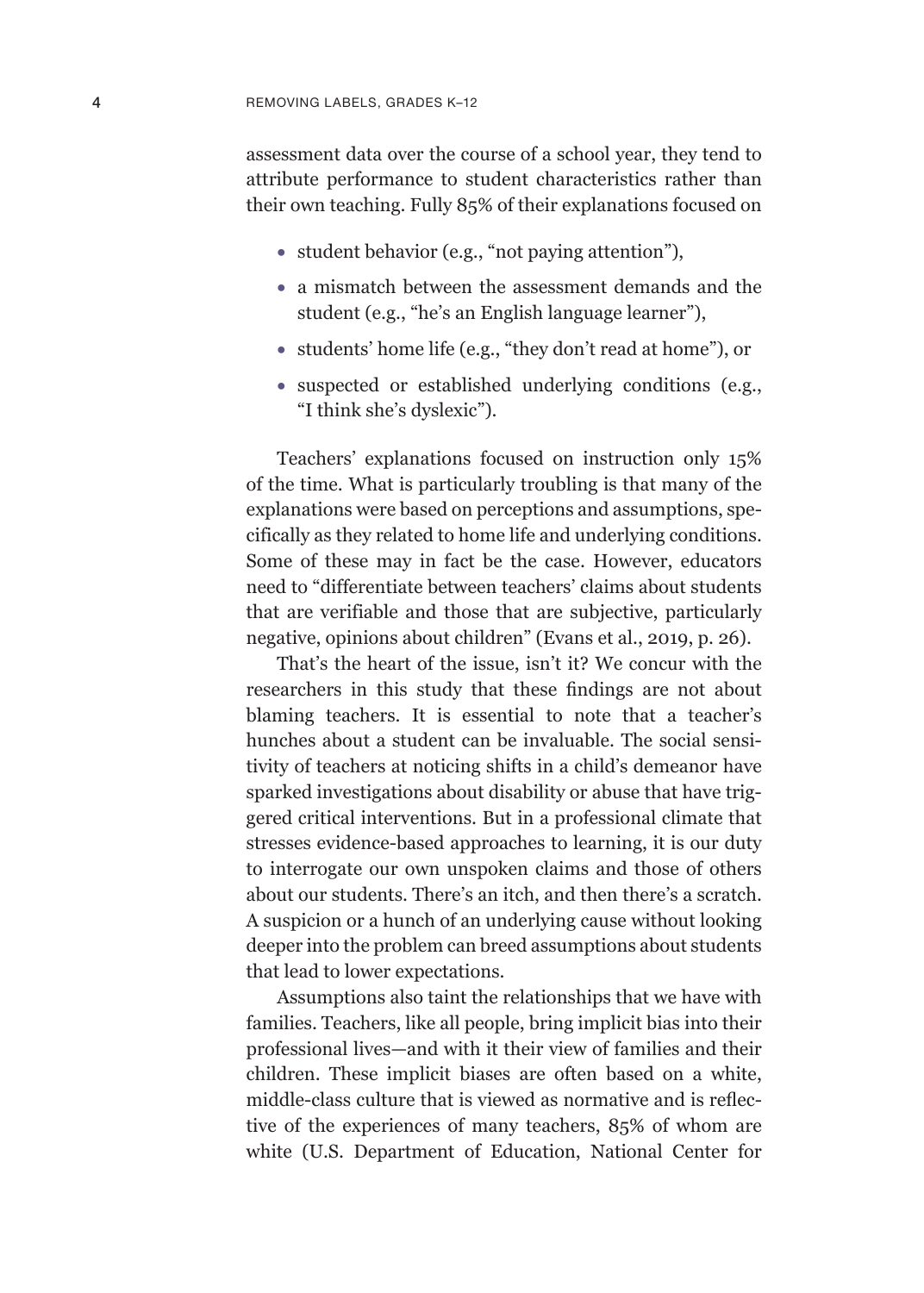Educational Statistics, 2020). Socioeconomic status can further shape assumptions about what goes on in the lives of families. All three of us have heard stated assumptions about families that are destructive: "No one at home cares about that little girl. No one reads to her." *How could you possibly know that?* Making destructive assumptions about families makes it impossible to truly collaborate with them. And these assumptions influence our expectations of their children.

## **The Impact of Teacher Expectations**

Teacher expectations can be powerful. The Pygmalion effect, named after the Greek myth about the sculptor who fell in love with a statue he carved, which then came to life, is among the most discussed phenomena in educational research in the past 50 years. The term was coined to describe the self-fulfilling prophecy: We become what others see in us. The finding: Teacher expectations, for better or worse, influence student outcomes. Rosenthal and Jacobson's landmark experimental study in 1968 demonstrated that student achievement could rise and fall depending on teachers' expectations of their learners. When teachers expected students to excel based on fictitious prior achievement data they believed to be true, the students performed at high levels. The reverse was also true. When teachers were given false low prior achievement data, the students did not perform as well. But how could this happen?

We telegraph our expectations of students in a myriad of ways. Our interactions with students and our willingness to demand more or less of them come through verbally and nonverbally. Another seminal study in education demonstrated how these expectations were telegraphed to students through teacher interactions. Good (1987) chronicled how teacher expectations translated into observable differential interactions depending on whether students were perceived by the teacher as high- or low-achieving. In particular, students perceived as low achieving

- are criticized more often for failure,
- are praised less frequently,
- receive less feedback,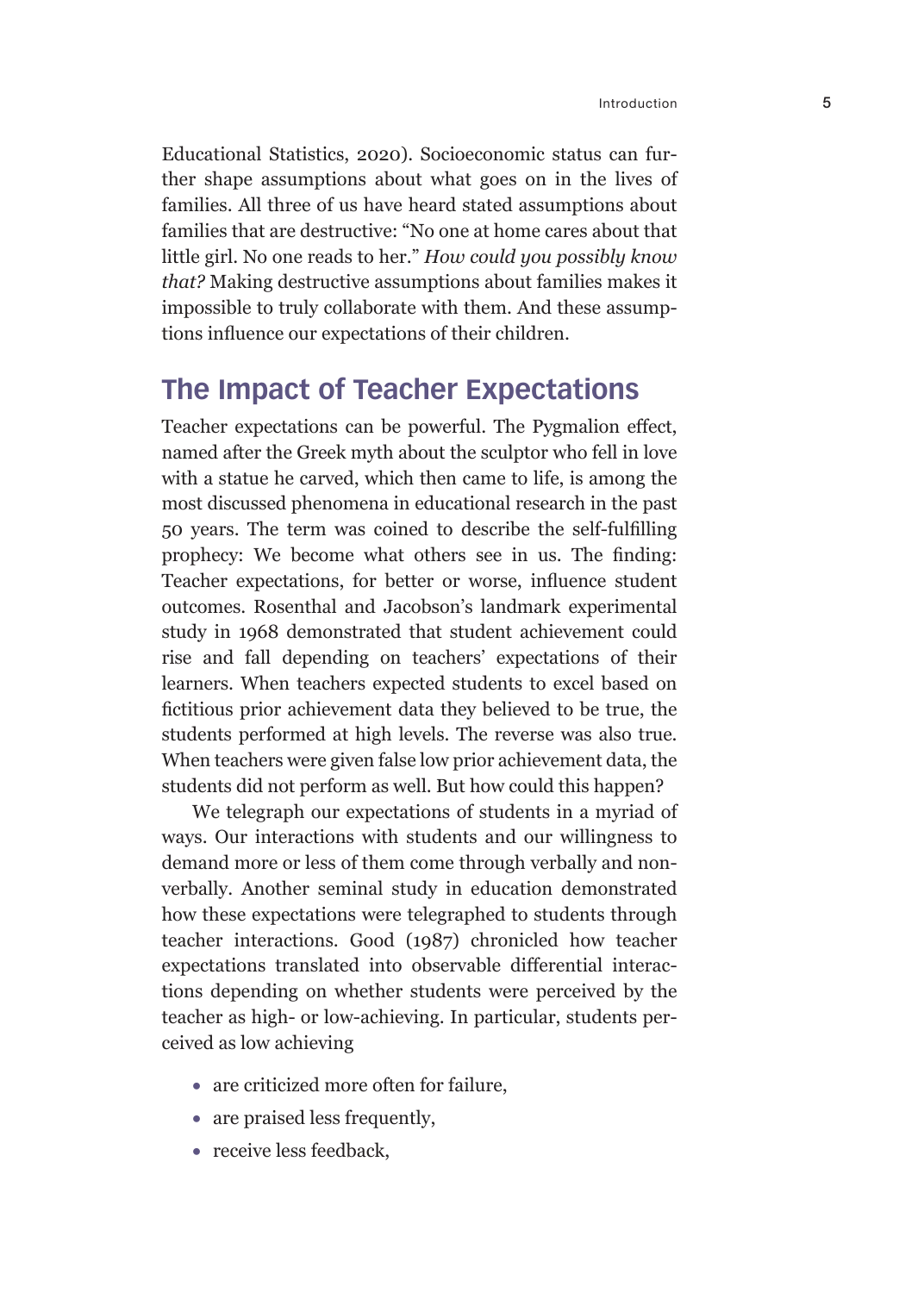- are called on less often,
- are seated farther away from the teacher,
- have less eye contact from the teacher,
- have fewer friendly interactions with the teacher, and
- experience acceptance of their ideas less often.

There is another term for this: a "chilly" classroom climate, in which some students do not feel they are valued and instead feel that "their presence . . . is at best peripheral, and at worst an unwelcome intrusion" (Hall & Sandler, 1982, p. 3). We do not in any way believe that these differential teacher behaviors are conscious and intentional. One speculation is that because educators don't feel successful with students they view as lower achieving, they subconsciously avoid contact with them. After all, we were human beings long before we became educators, and as social animals, we attempt to surround ourselves with people who make us feel good about ourselves. Students who are not making gains make us feel like failures, so we detach ourselves even more.

Now view Good's list from the opposite direction students we see as high achieving get more of us. Our attention, our contact, and our interactions are more frequent, sustained, and growth producing. It is understandable that we gravitate to those students who make us feel successful as educators. But it is also a version of the Matthew effect—the rich get richer, while the poor get poorer. It's our positive attention that is gold.

It isn't only academic achievement that influences teacher expectations. Nonacademic factors, such as a student's self-confidence, their popularity among peers, and the relationship between student and teacher, also factor into teacher expectations (Timmermans et al., 2016). To be sure, social skills and behavior matter, and we are not suggesting they should be ignored. Many of these skills and behaviors are important for executive function, including a child's ability to make decisions, pay attention, and set goals. But there is also evidence that a child's gender, race, ethnicity, and language status influence teachers' ratings of the child's executive function (E. B. Garcia et al., 2019). Given that these rating scales are used as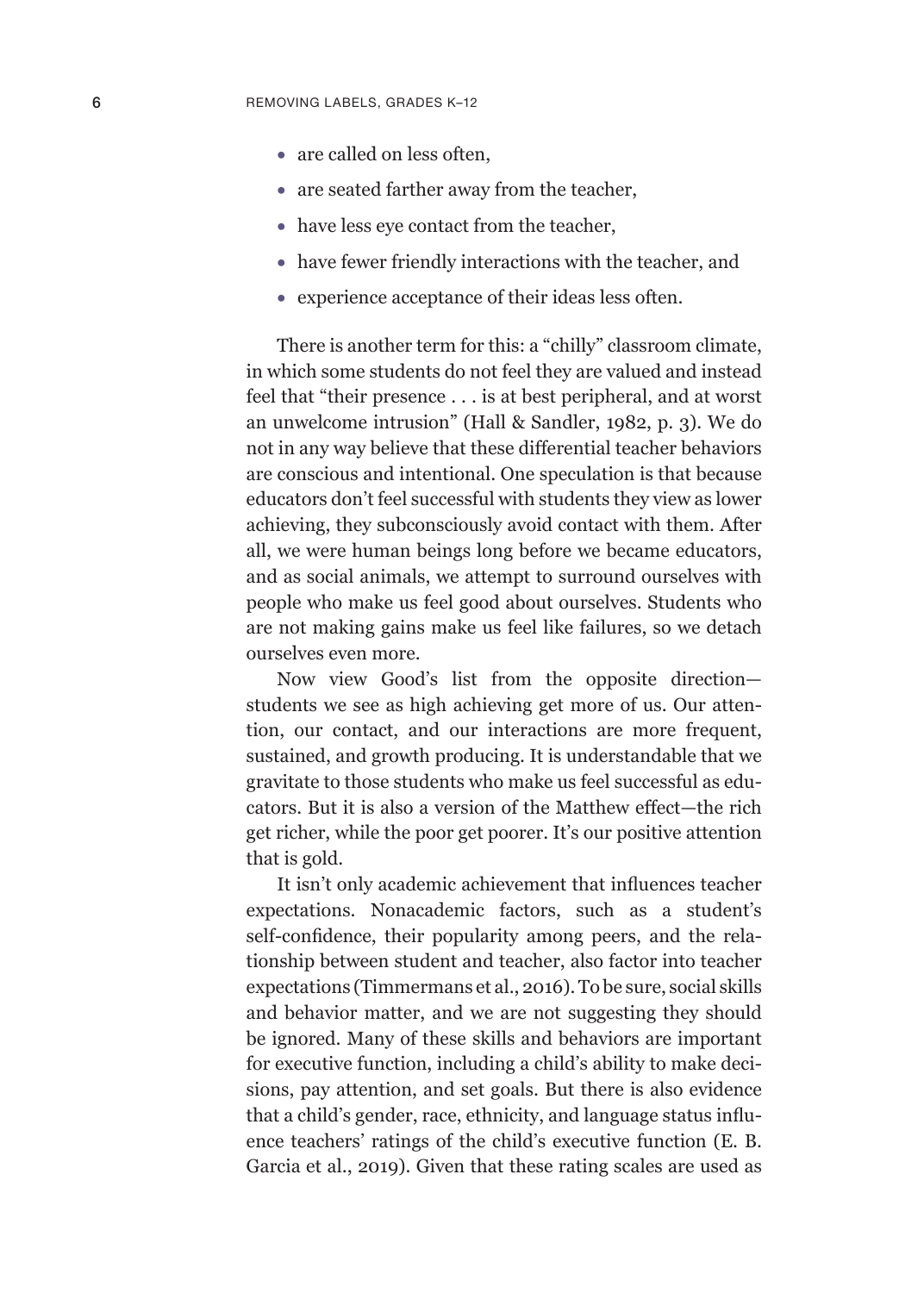part of determining initial eligibility for special education, the ramifications can be significant.

Further proof of the influence of teacher expectations comes from John Hattie's meta-analytic work on influences on student learning. The Visible Learning database, as it has come to be known, is comprised of more than 1,800 meta-analyses of 95,000 studies involving more than 300 million students. A metaanalysis is a statistical tool used to combine findings from different studies, with the goal of identifying patterns that can inform practice. In other words, it is a study of studies. The tool that is used to aggregate the information is called an effect size. An effect size is the magnitude, or size, of a given effect. Effect size information helps readers understand the impact in more measurable terms. In Hattie's work, the average effect size is 0.40, so influences that exceed this level accelerate learning. Teacher expectations have an effect size of 0.43, meaning that as an influence, this is close to the overall average of all 250+ influences, which is 0.40 (Hattie, n.d.). That might not seem overwhelmingly compelling, given that we have laid out an argument that says that teacher expectations are important. Stated differently, then, this effect size demonstrates that teacher expectations are quite accurate when it comes to student achievement. Students track closely to the expectations of their teachers. Expect more, and you'll get more. Expect less, and that's pretty much the result you'll get.

## **The Impact of Teacher Estimates of Achievement**

Far more interesting is the evidence of teacher estimates of achievement. It sounds a lot like teacher expectations, but here's the difference: Teacher expectations are drawn from a stew of perceptions, past performance, and personal experiences and are therefore somewhat subject to uninformed judgments. Teacher estimates of achievement, on the other hand, are informed by assessment data that are used to set the next challenge. These informed judgments are drawn from monitoring a student's progress and leveraging it to accelerate learning. Teacher estimates of student achievement have an effect size of 1.44, highlighting the very significant and powerful influence they have on student learning (Hattie, n.d.).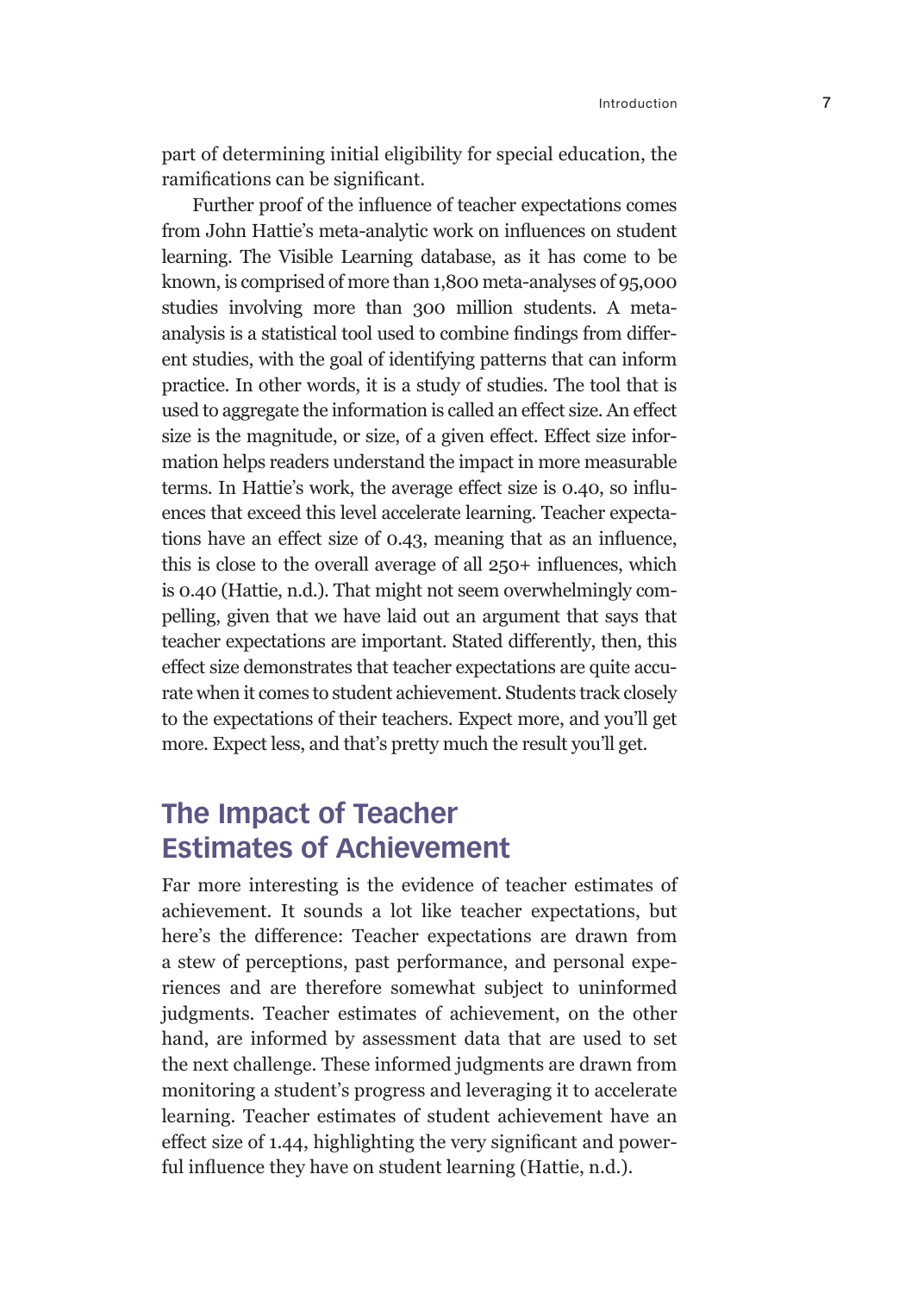The strength of teacher estimates of student achievement spotlights what we know about the value of formative evaluation, instruction, and feedback. When we pay careful attention to how a student is progressing, understand the impact of our instruction, and make adjustments to our teaching in response to that evidence—a concept called Visible Learning—we accelerate student learning in material ways (Hattie, 2012). That is actually very good news and exemplifies why teachers are so important.

### **The Consequences of Labeling**

Humans seek patterns to understand and navigate the world—it is fundamental to the survival of the species. This is especially true when it comes to understanding the other humans we interact with. In schools, these patterns can become labels, as any fan of *The Breakfast Club* can attest. The athlete, the brain, the princess, the criminal, and the basket case were memorable characters in that 1985 film about high school students who confronted the limitations these labels had in their lives. But as educators, there is a tension between noticing patterns and making sure that we are meeting students as unique individuals.

Unfortunately, labels can have a negative effect that extends from the classroom into the wider world. Twenty percent of schoolchildren are diagnosed as having a learning or attention problem. These diagnoses include executive function deficits, attention deficit hyperactivity disorder (ADHD), and dyslexia and collectively are referred to as learning disabilities. A 2017 study by the National Center for Learning Disabilities found that 33% of educators believed that "sometimes what people call a learning or attention issue is really just laziness" (Horowitz et al., 2017, p. 1). School-based negative attitudes affect perceptions by others, with 43% of parents reporting that "they wouldn't want others to know if their child had a learning disability" (Horowitz et al., 2017, p. 1). Families who feel the stigma about their child's negative school reputation can reinforce a sense of shame that further amplifies the child's difficulties in the classroom. In no way are we suggesting that students should not be identified for supports and services to which they are entitled. But too often, the label becomes the prognosis for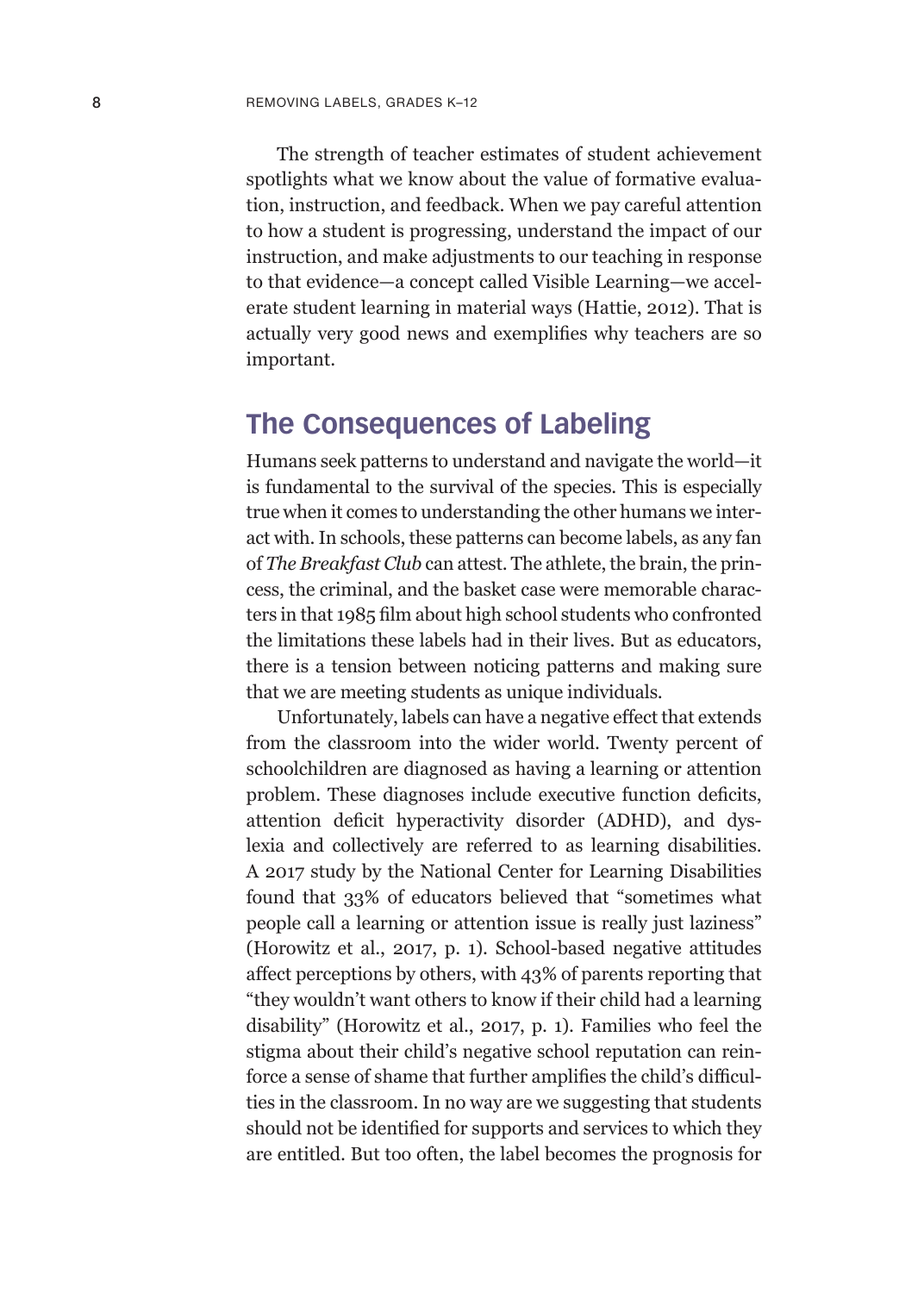the future and the excuse for why a student fails to progress. Having said that, there is a saying in special education that goes back at least 30 years: Label jars, not people. Labels limit expectations and thus access to a wide range of experiences.

Labels contribute to the identity and agency of a student. Identity is how we define ourselves. People learn from their lives through the stories they tell to and about themselves. Agency is belief in one's capacity to act on this world. People with a limited sense of agency may be immobilized, be angry, blame others, and even lash out. Labeling theory suggests that the social messages from others that accompany the label cause the problematic behavior (Becker, 1963). Negative messages from society and those around you accompany labels about race, culture, ethnicity, religion, gender, and disability. In fact, the label becomes the story the student tells about themselves, both internally and to others. Dominque has lost count of the times an incoming ninth grader has said, "I'm the bad kid."

The challenge is in weighing the positive arguments for obtaining intervention and supports against the negative implications of labeling. Not labeling a student has a potentially notable positive influence on learning, with an effect size of 0.61 (Hattie, n.d.). And it is important to keep in mind that labeling extends beyond formal diagnoses to include labels used to describe students (e.g., "a behavior problem," "lazy and disengaged"). Think of some of the comments you have read on report cards or overheard in the teacher's lounge. Doug's report cards in elementary school consistently included notes such as "off task," "talkative," and "finishes work quickly but then gets distracted." His teachers came to expect that from him, and he delivered year after year. Nancy, on the other hand, had report cards with remarks such as "always submits work on time" and "a pleasure to have in class." Nancy's teachers, when reading these comments, expected the same from her, even though they had not yet met her.

The labels educators use influence the interactions they have with students, as Good (1987) described in the differential treatment of students. Importantly, the labels we place on children can prove to be the catalyst for what we see—or at least what we pay attention to, even if we see more. It is often our own actions that trigger negative expressions of behavior in some students. "When we expect certain behaviors of others,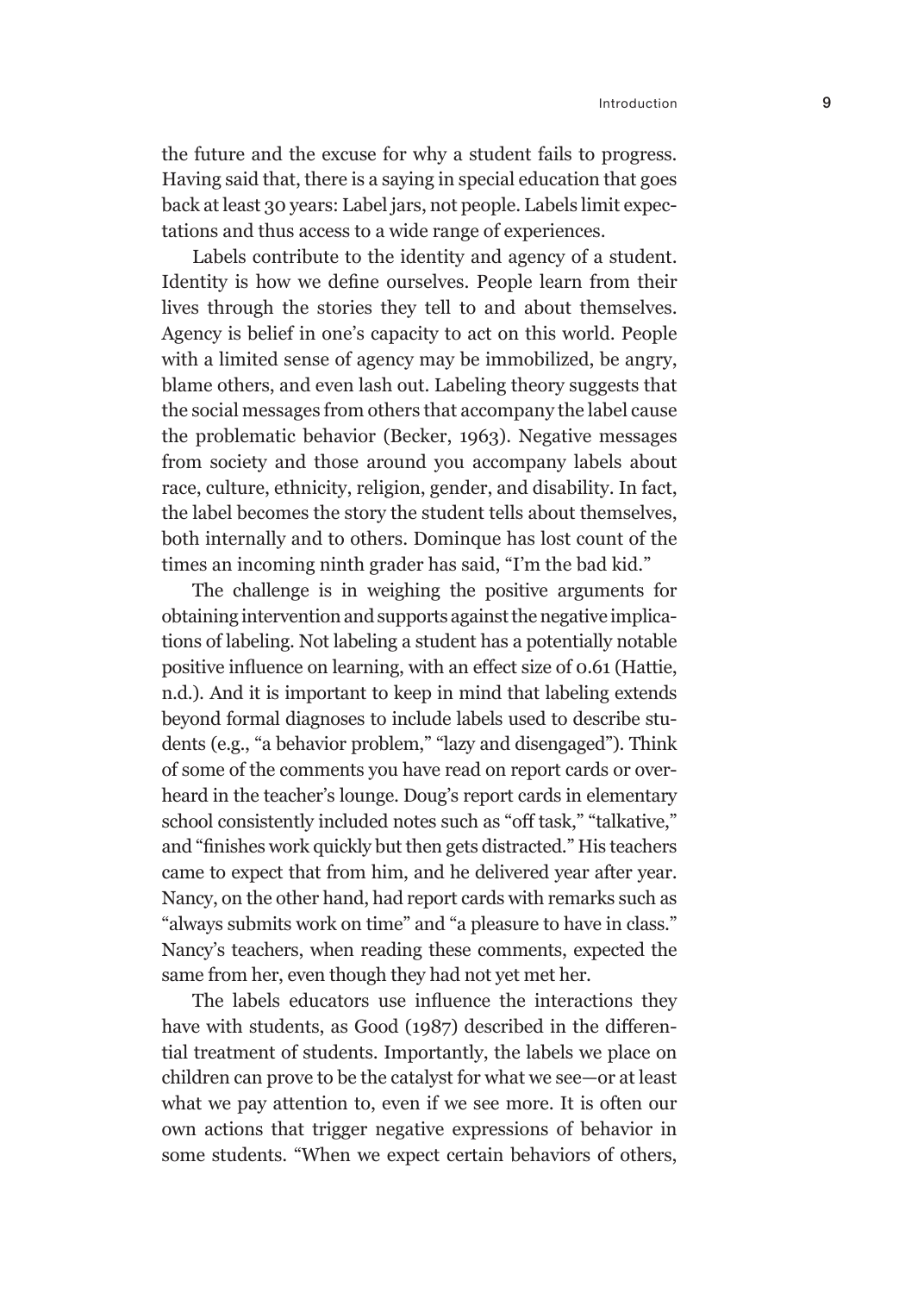we are likely to act in ways that make the expected behavior more likely to occur" (Rosenthal & Babad, 1985, p. 36). In other words, teachers become the antecedent for what follows.

## **The Consequences of Not Being Liked**

Differential interactions, low expectations, and labels that are perceived negatively often fuse together and are internalized by the student. You hear it when students say, "The teacher doesn't like me." Being disliked by the teacher or peers has a profoundly negative influence on learning, with an effect size of –0.13 (Hattie, n.d.). In fact, it is one of the few influences (of 250+ influences) that actually *reverses* learning. As teachers, we try not to make our personal feelings known, but they come across. And being disliked spurs mutual dislike, as students put up their defenses in order to endure the psychological and emotional repercussions of not being liked by an authority figure. The wheels are set in motion, as people don't learn from people they don't like (e.g., Consalvo & Maloch, 2015). Teacher– student relationships can have a strong positive influence, with an effect size of 0.48 (Hattie, n.d.), but student resistance toward an adult they do not like can interfere. No matter how otherwise excellent the instruction is, learning will not happen for disliked students.

Further, a teacher's dislike for a student is rarely a secret to the student's classmates. Students are exquisitely attuned to the emotions of the teacher. Think about it: They are observing you closely day after day, and they get very good at being able to read the social environment. They watch how you interact verbally and nonverbally with classmates. You are actually modeling how peers should interact with the specific student. Sadly, students who are disliked by the teacher are more readily rejected by peers than those who are liked by the teacher (Birch & Ladd, 1997). This phenomenon, called social referencing, is especially influential among children, who turn to adults to decide what they like and do not like. Elementary students are able to accurately state who is disliked by their teacher. In a study of 1,400 fifth graders, the students reported that they also did not like the children whom the teachers told the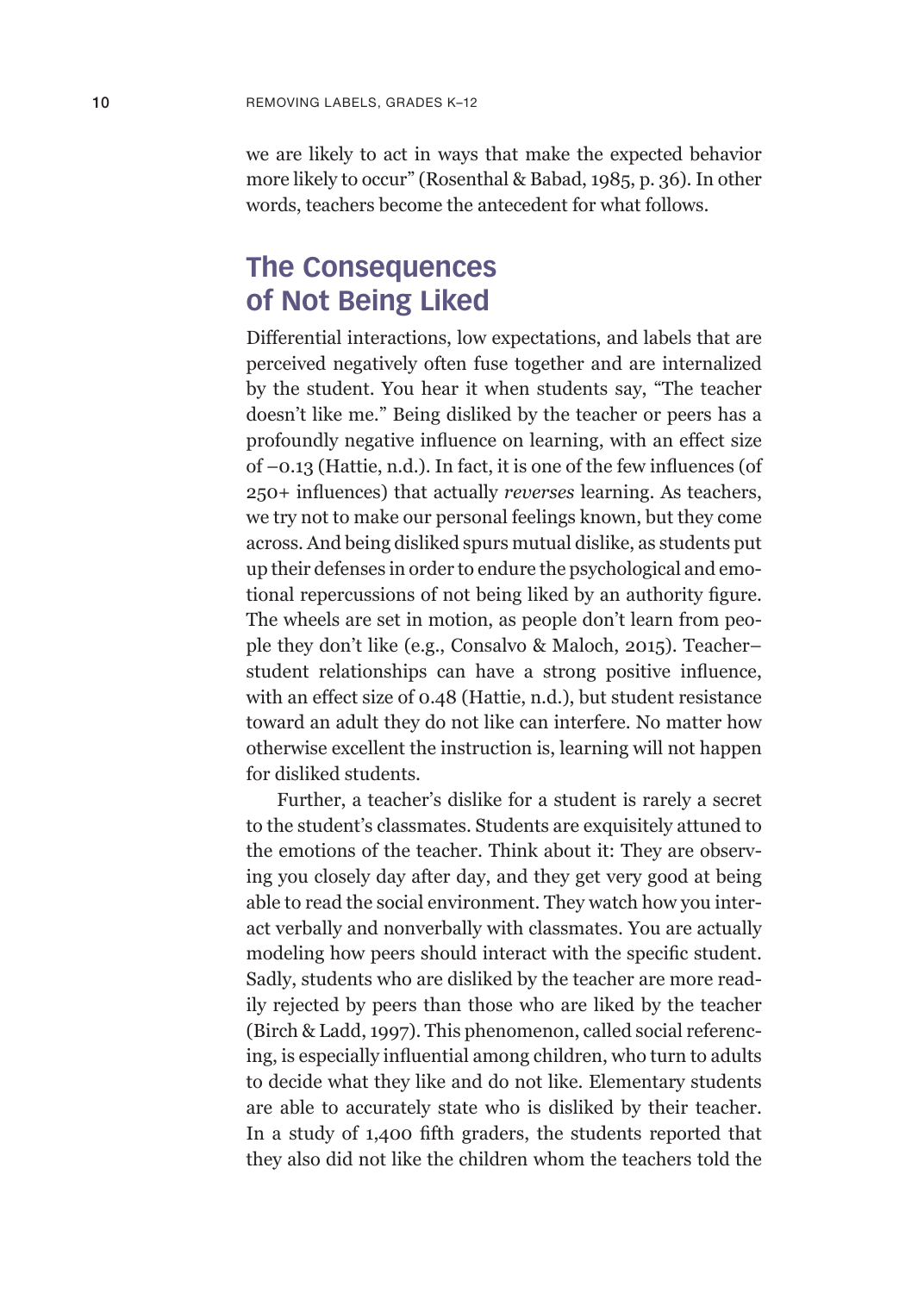researchers they did not like. As the researchers noted, the "targeted" students were held in negative regard 6 months later, even though they were now in a new grade level with a different teacher (Hendrickx et al., 2017). Much like a pebble dropped into a pond, being disliked by the teacher ripples across other social relationships and endures well beyond the time span of a negative interaction.

## **The Consequences of Stereotype Threat**

Classrooms don't exist in a vacuum, and some of the assumptions and expectations about students come from outside school walls. Children who feel labeled in negative ways internalize societal signals they are bombarded with, including messages related to their race, ethnicity, gender, sexual orientation, and socioeconomic status. Stereotype threat is "the threat of confirming or being judged by a negative societal stereotype . . . about [a] group's intellectual ability and competence" (Steele & Aronson, 1995, p. 797). It is believed that stereotype threat has an unfavorable effect on memory and attention and therefore interferes with academic performance. This is evidenced as early as preschool. The fear of confirming a negative stereotype can inhibit a student's performance, as demonstrated in multiple studies. For example, college students' performance on the same test varied depending on what they were told the purpose of the test was—to measure intelligence or to compare them to other students:

In the 1990's, Claude Steele and Joshua Aronson tested a number of situations in a laboratory setting where they gave tests to different groups of African American students. For one of the groups, they told them it was a test of intelligence. For the other group, they told them it was simply a test of comparison. Without the threat of believing that the test measured intelligence, the African American students scored nearly the same as their white student counterparts. (Sparks, 2016, p. 5)

Since these first studies began almost 30 years ago, nearly 19,000 studies from five countries have confirmed the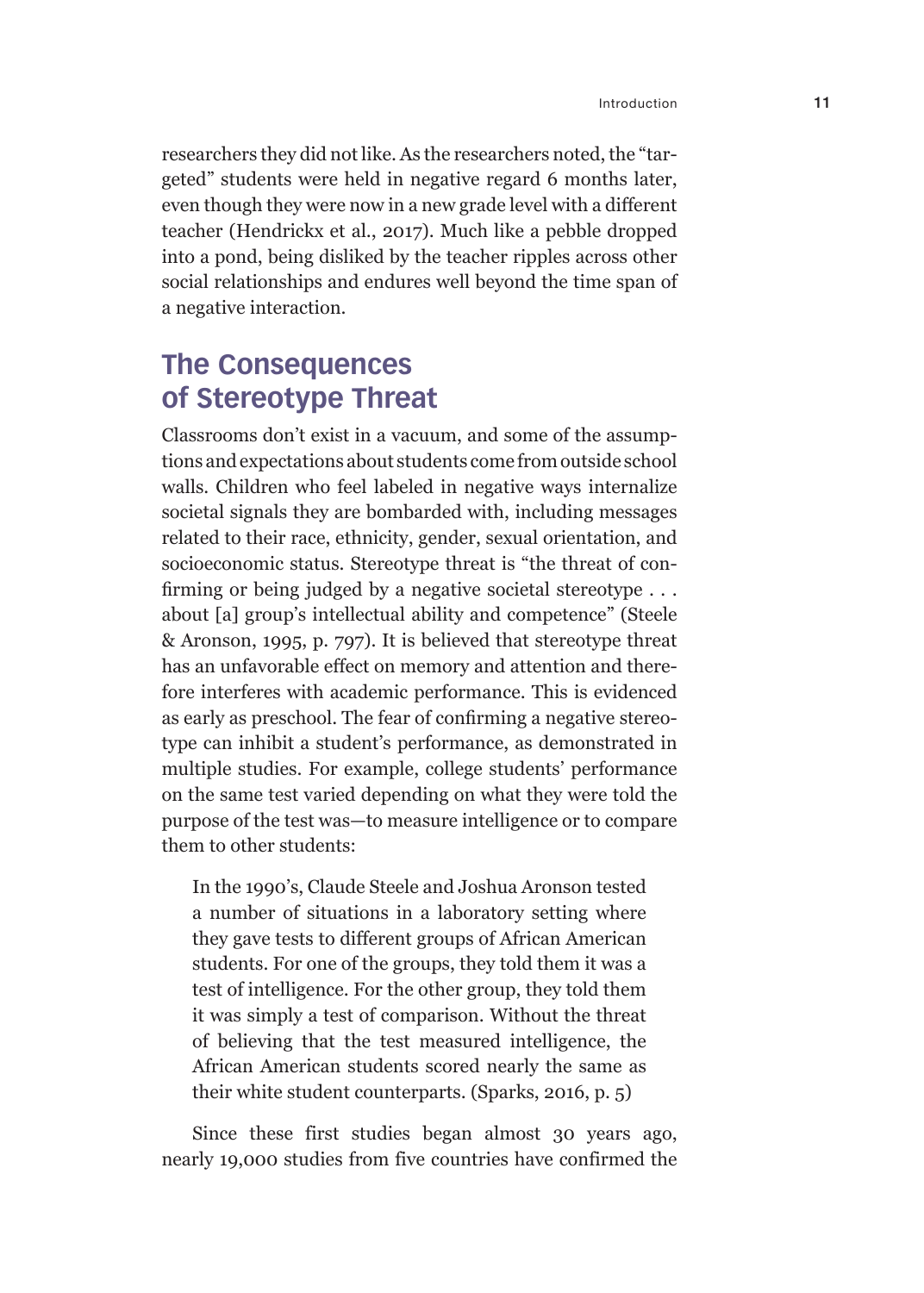detrimental effects of stereotype threat for Black students (Walton & Spencer, 2009). The phenomenon has been further documented among Latinx students, Asian American students, and female students in mathematics and science classes, as well as LGBTQ students. The overall effect size for stereotype threat is  $-0.33$ , a profoundly negative influence on learning and achievement, outranked only by illness, anxiety, and boredom in terms of its debilitating impact (Hattie, n.d.).

Intersectionality amplifies stereotype threats. Intersectionality is a means for understanding how a variety of sociocultural identities are interwoven in ways that further marginalize people, especially as in terms of race, gender, and class (Crenshaw, 1989). For example, Black female students identified as gifted and attending STEM classes with few other Black students are especially vulnerable (Anderson & Martin, 2018). Membership in a group doesn't automatically mean that a student is experiencing stereotype threat. But singling out students is not the answer, either. Praising mediocre performance and withholding feedback have the opposite effect and reinforce stereotype threat. Classroom teachers are, as Sparks (2016) notes, the "starting point for *all* significant progress in the field of stereotype threat" (p. 13), and these efforts begin with the intention to create a growth-producing climate for every student.

## **Disrupting the Cycle**

It is our hope that this book provides tools for you to disrupt the cycle of assumptions, expectations, labels, and stereotype threats that interfere with student learning. In the following pages, you will find several techniques for taking action to prevent negative interactions from taking hold and for working proactively to shift students' self-concept when previous influences have already diminished their potential.

We have divided the book into three major sections: Individual Approaches, Classroom Approaches, and Schoolwide Approaches. You will find strategies to help you build relationships, focus and restructure classroom management techniques, create new learning strategies, build on powerful teaching strategies, and understand the power of social and emotional learning in the classroom.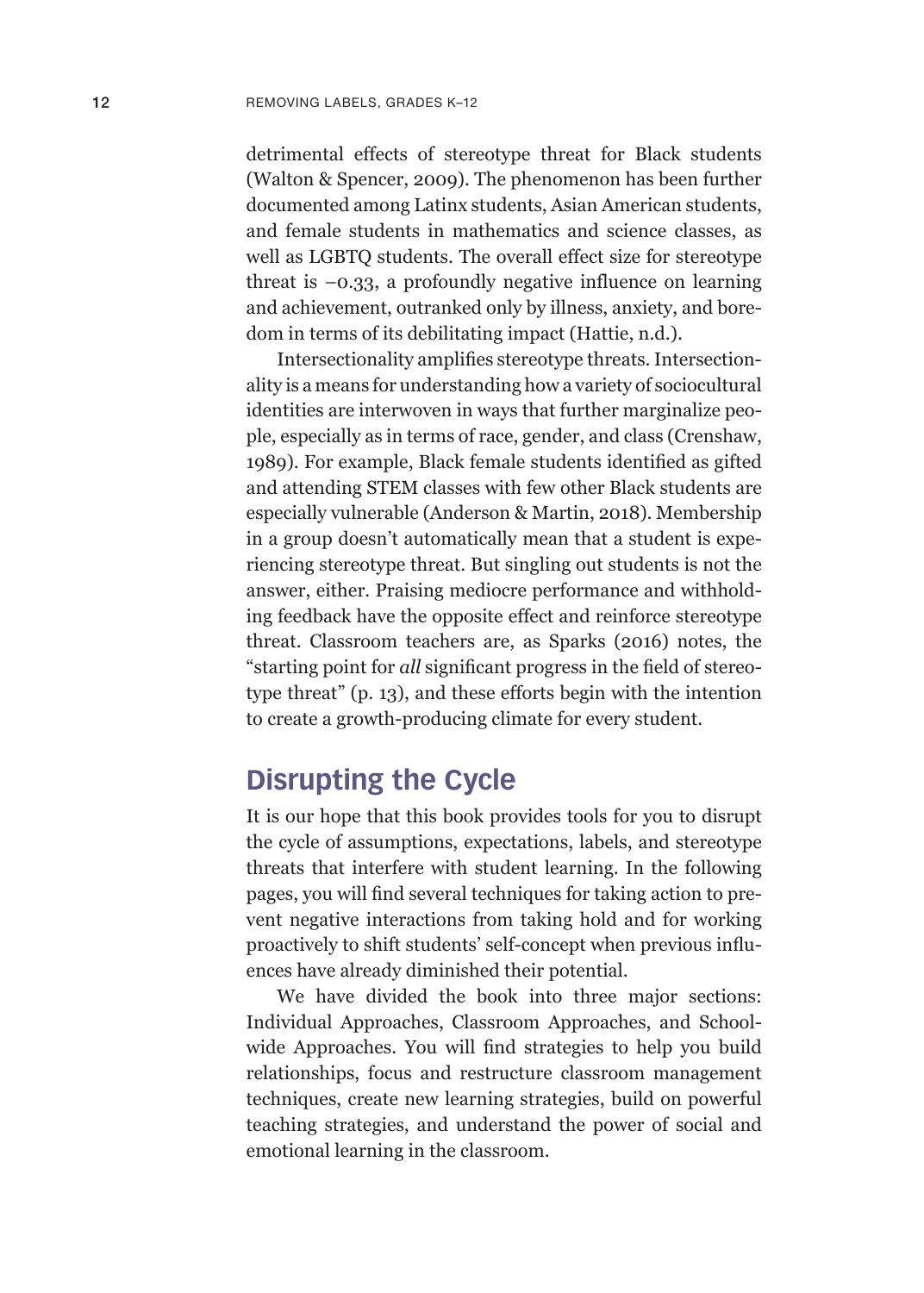We believe that optimal levels of responsiveness require a coordinated effort on all three levels. However, the inability to do *everything* should never become the reason for doing *nothing*. Your own personal influence on the learning lives of students is profound and long-lasting. If the evidence of the negative implications of teacher beliefs about students feels discouraging to you, then you have missed a vital point. It is a testimony of just how powerful you are. Rabbi Harold Kushner interviewed hundreds of people who had found success despite setbacks early in life and asked them how they succeeded. He said that invariably the answer began with these four words: "There was this teacher . . ." (Scherer, 1998, p. 22). We challenge ourselves to *be the hero in someone else's story*. Are you ready to accept the challenge?

One of our students, Jiovanni, wrote the following poem when we told him that we were writing a book about labels. He replied, "I have something to say about that." We invited him to contribute, and the following day, he sent this poem:

#### **LABELS**

Why am I attacked by you Why do you think this is fine Who do you think you are to judge me in such a way Who are you to try to overpower my life in this way You are society You think but you never know You see but you never hear You assume but you never ask The simple things that can change it all But you believe what you want You feed into the fake And forget about the real You only see what you want to see You only see the bad and ignore the good You see the crime in the streets You see the stories on the news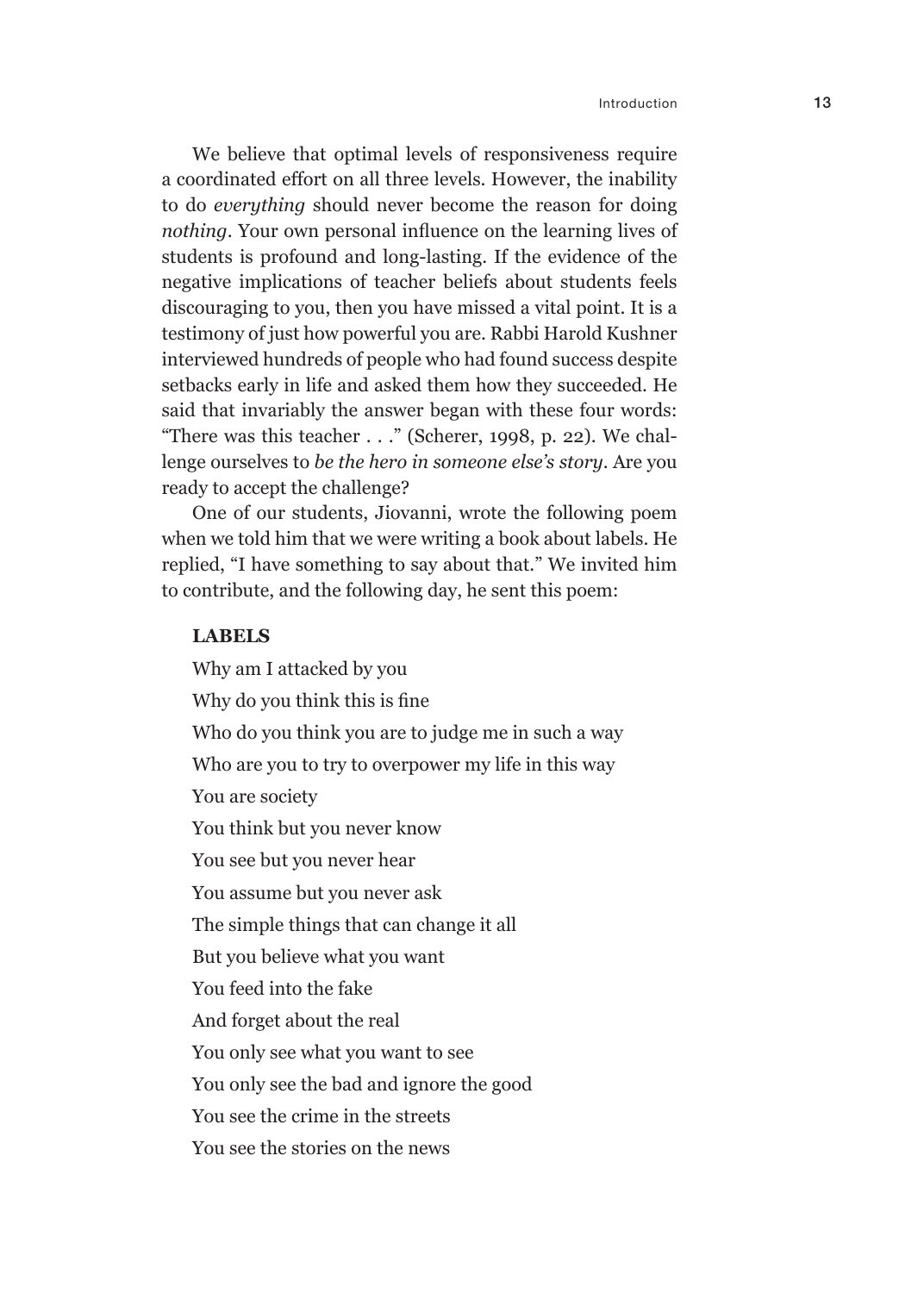You only see what is shown to you You are society You have placed this label above my head You are society You see me for the color of my skin But you don't see the innocence underneath You see a criminal in the streets You see a thief in the stores A problem starter wherever he goes You engraved these labels onto me You place these above my head Like a tattoo being shown wherever I go These labels were placed by you You are society I bring fear to another's face Because of the label that you have placed Is he this is he that You will never know because of the fear you have been taught to have Have you seen the hard work that has been done From the people with different color skin We are all different We bring you many things We bring you food We bring you life We helped your wealth We build your structure We have taught you culture We come from different places you and I But you still only see what you want to see You are society You will only ever see the bad and never the good